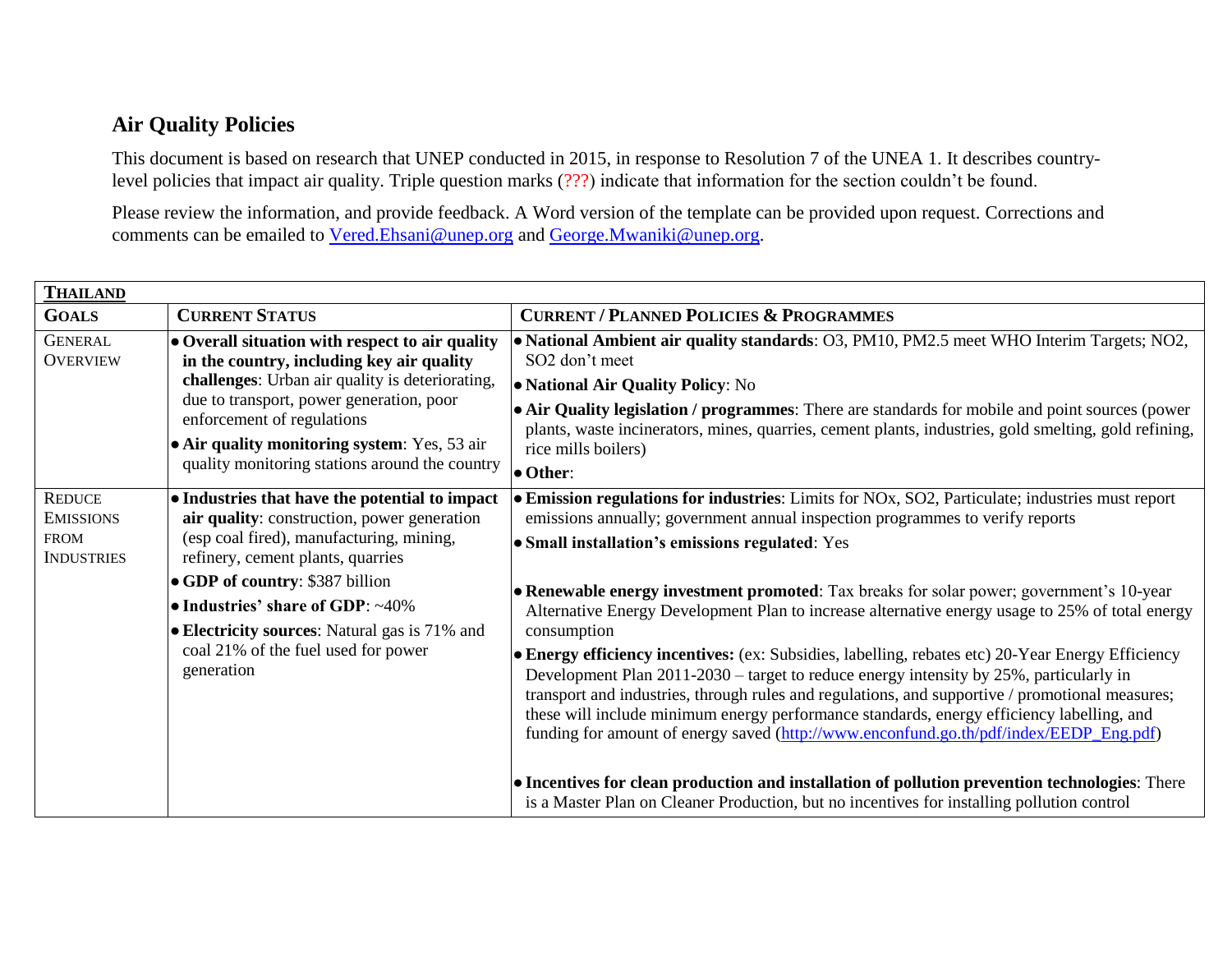|                                                                                                                                               |                                                                                                                                                            | $\bullet$ Actions to ensure compliance with regulations: (monitoring, enforcement, fines etc) ???                                                                                                                                                                                                                                                                                                                                                                                                                                                                                                                                                                                                                                                                                                                                                                                                                                                                                                                        |
|-----------------------------------------------------------------------------------------------------------------------------------------------|------------------------------------------------------------------------------------------------------------------------------------------------------------|--------------------------------------------------------------------------------------------------------------------------------------------------------------------------------------------------------------------------------------------------------------------------------------------------------------------------------------------------------------------------------------------------------------------------------------------------------------------------------------------------------------------------------------------------------------------------------------------------------------------------------------------------------------------------------------------------------------------------------------------------------------------------------------------------------------------------------------------------------------------------------------------------------------------------------------------------------------------------------------------------------------------------|
|                                                                                                                                               |                                                                                                                                                            | • Other actions at national, sub-national and / or local level to reduce industry: Several award<br>programmes for good performance                                                                                                                                                                                                                                                                                                                                                                                                                                                                                                                                                                                                                                                                                                                                                                                                                                                                                      |
| <b>REDUCE</b>                                                                                                                                 | • Key transport-related air quality                                                                                                                        | • Vehicle emission limit: Euro 4 (tighter standards being considered)                                                                                                                                                                                                                                                                                                                                                                                                                                                                                                                                                                                                                                                                                                                                                                                                                                                                                                                                                    |
| <b>EMISSIONS</b><br><b>FROM</b><br><b>TRANSPORT</b>                                                                                           | challenges: Traffic is greatest source of air<br>pollution in Bangkok; Many old vehicles on<br>the road; Car tax too low to make significant<br>difference | • Fuel Sulphur content: 50 ppm                                                                                                                                                                                                                                                                                                                                                                                                                                                                                                                                                                                                                                                                                                                                                                                                                                                                                                                                                                                           |
|                                                                                                                                               |                                                                                                                                                            | • Restriction on used car importation: Banned                                                                                                                                                                                                                                                                                                                                                                                                                                                                                                                                                                                                                                                                                                                                                                                                                                                                                                                                                                            |
|                                                                                                                                               |                                                                                                                                                            | • Actions to expand, improve and promote public transport and mass transit: Bangkok<br>Metropolitan Administration (BMA) Action Plan on Global Warming Mitigation 2007-2012<br>incudes expansion of Bangkok Mass Transit System and underground Metropolitan Rapid<br>Transit, and improving traffic systems; expand park areas. Plans to add nine more electric rail<br>routes to subway and skytrain services, plus flat-rate ticket prices for all mass transit services to<br>encourage greater use of the system; Plans to invest in high-speed and regular trains over the next<br>8 years, within Bangkok (from 80km to 464km) and between Bangkok and other centres                                                                                                                                                                                                                                                                                                                                              |
|                                                                                                                                               |                                                                                                                                                            | • Actions to promote non-motorized transport: (ex: include sidewalks and bike lanes in new<br>road projects, car-free areas etc) Actions to promote non-motorized transport in the National<br>Transport Master Plan (2011-2020) (http://ppmc-cop21.org/cycling-policies-to-improve-<br>mobility-and-health-in-thailand/) include promoting NMT such as sidewalk improvement, bike<br>lane, car free day, BRT, park and ride, pricing programmes<br>· Other transport-related actions: plan to amend regulations to allow access to electricity<br>chargers at petrol stations, and 10% decrease in excise tax on EV components, as part of plan to<br>promote EV; There is a plan to replace the current vehicle sales tax with a CO2 tax, to encourage<br>purchase of more efficient vehicles; there is a concern that the schedule of rates may not be<br>enough to shift buyers from less efficient to more efficient vehicles; measures to promote energy<br>efficient vehicles through mandatory labelling and tax |
| <b>REDUCE</b><br><b>EMISSIONS</b><br><b>FROM OPEN</b><br><b>BURNING OF</b><br><b>AGRICULTURAL</b><br>/ MUNICIPAL<br><b>WASTE</b><br>(OUTDOOR) | • Outdoor, open burning: Open burning of<br>agricultural residue and municipal waste, as<br>well as forest fires, are key sources of air<br>pollution      | • Legal framework: National Master Plan for Open Burning Control to prevent open burning<br>• Actions to prevent open burning of municipal waste and / or agricultural waste: ???                                                                                                                                                                                                                                                                                                                                                                                                                                                                                                                                                                                                                                                                                                                                                                                                                                        |